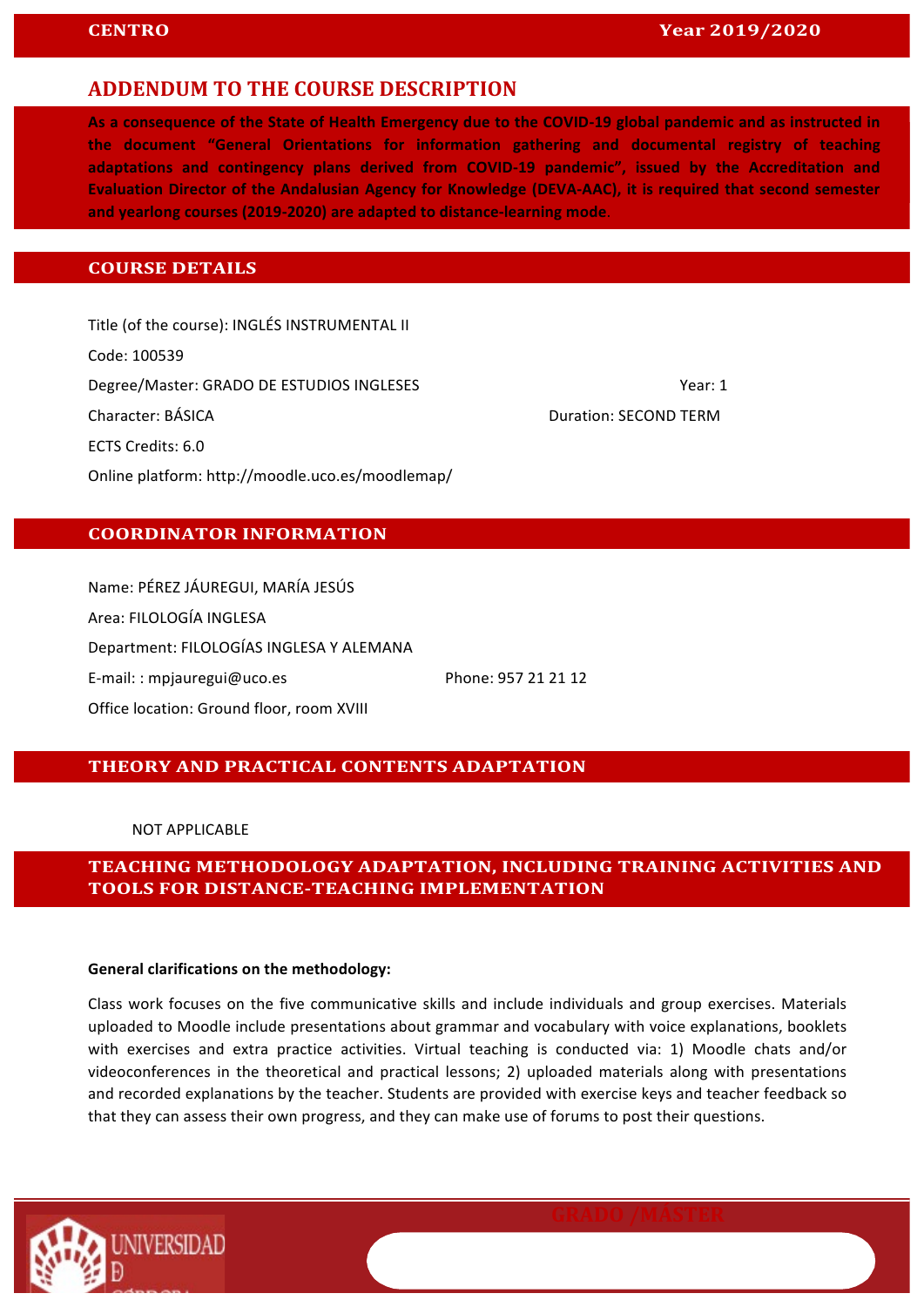# **ADDENDUM TO THE COURSE DESCRIPTION**

|                     | <b>Distance teaching activities</b>                                                                                                                            |  |
|---------------------|----------------------------------------------------------------------------------------------------------------------------------------------------------------|--|
| Large group         | Grammar and vocabulary explanations and exercises; listening activities;<br>reading activities; writing activities; speaking activities; assessment activities |  |
| <b>Medium group</b> | Listening and speaking (discussion) activities                                                                                                                 |  |
| <b>Small group</b>  |                                                                                                                                                                |  |
| <b>Tutoring</b>     | The instructors are available via Moodle chat and forum                                                                                                        |  |

### **EVALUATION ADAPTATION**

| <b>Instrument for evaluation</b> | <b>Moodle Tool</b> | <b>Percentage</b> |
|----------------------------------|--------------------|-------------------|
| Short answer test                | Other: Socrative   | 10%               |
| Essay                            | Task               | 20%               |
| Final exam: Short answer test    | Other: Socrative   | 40%               |
| Debate                           | Task (video)       | 20%               |
| Control list (participation)     | Tasks              | 10%               |
| <b>Total (100%)</b>              |                    | <b>100 %</b>      |

#### **General clarifications on instruments for evaluation:**

Short answer test: Test with short answer, long answer, and multiple choice questions about grammar and vocabulary (middle of the course).

Essay:Two compositions.

Final exam: Test with short answer, long answer, and multiple choice questions about grammar and vocabulary (end of the course).

Debate: Recorded debate in groups and uploaded as a task.

Control list (participation): Participation in Reading and Listening tasks available on Moodle weekly.

Students will pass the subject if the final mark is 5 or above, regardless of the mark obtained in each part.

Those students who have participated in assessment activities other than the final exam whose accumulated weight towards the final grade exceeds 50%, but has not attended the final exam in the course, the teacher will record "NO PRESENTADO" in the provisional publication of the grades.